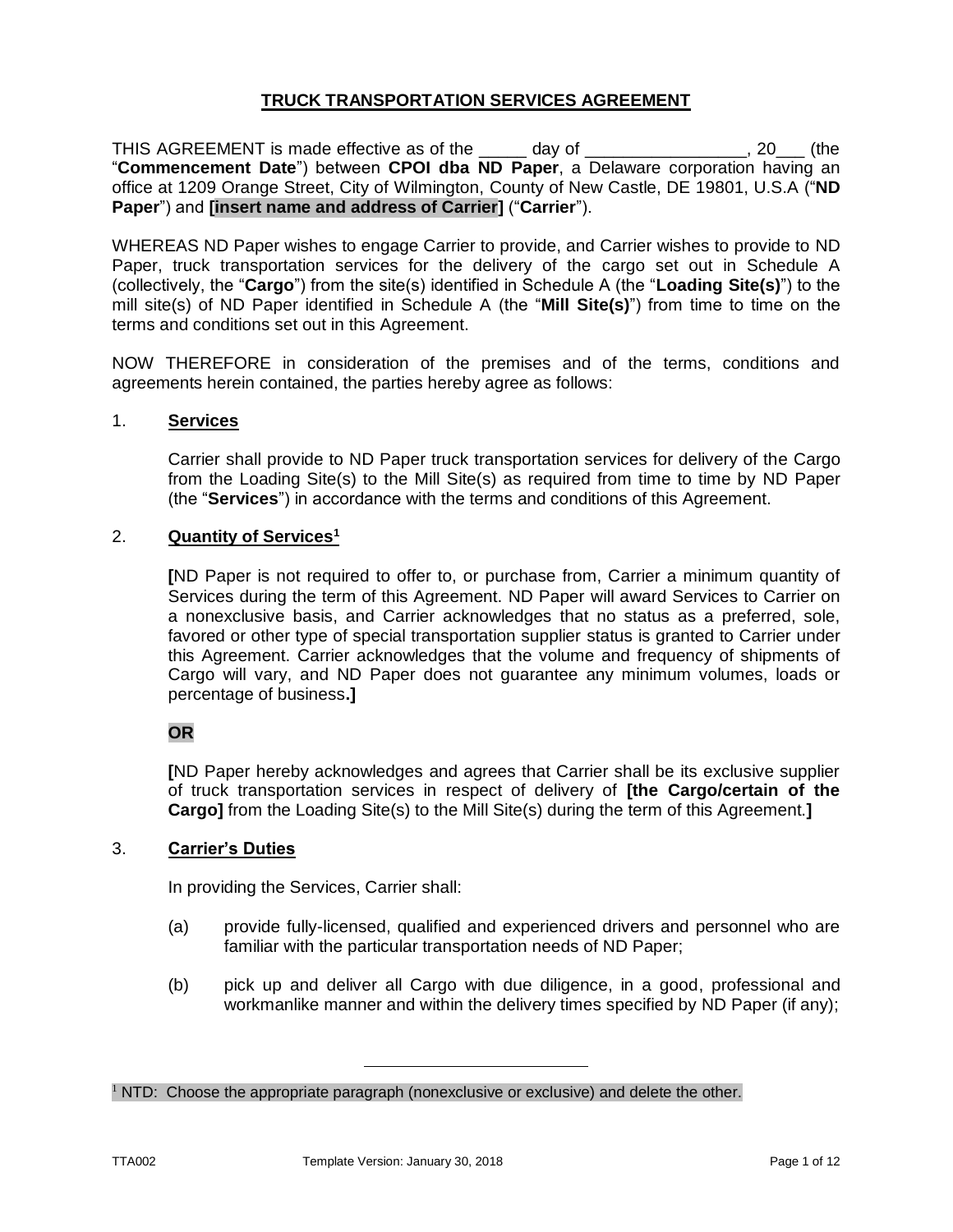- (a) ensure that its employees and ND Paper-authorized subcontractors present themselves as and in the manner of professional drivers and conduct themselves in an appropriate and polite manner at the Mill Site(s), the Loading Site(s), and while transporting Cargo;
- (b) keep all Cargo free and clear of any and all claims, encumbrances, charges, liens and interferences that may arise, directly or indirectly, from Carrier's provision of the Services or the existence of this Agreement;
- (c) comply with all applicable laws, regulations and requirements of all regulatory authorities having jurisdiction over the Services and/or Carrier's provision thereof;
- (d) [be C-TPAT certified]2;
- (e) [ensure all drivers qualify for and are in possession of FAST Cards]3;
- (f) comply with any and all policies or specifications provided to Carrier by ND paper; and
- (g) procure from the proper authorities all permits and licences that may be required for the performance of the Services.

#### 4. **Bill of Lading**

- (a) Carrier shall issue a bill of lading for all Cargo that it receives for transportation under this Agreement (a "**Bill of Lading**"). Carrier shall become fully responsible and liable for the Cargo when Carrier takes possession thereof regardless of whether a Bill of Lading has been issued, signed or delivered to Carrier and regardless of whether Carrier's name appears thereon. In the event of a conflict between the terms of a Bill of Lading and the terms of this Agreement, this Agreement shall govern.
- (b) Carrier's acceptance of any shipment or its signature on a Bill of Lading signifies that the Cargo appears to contain the quantity indicated and to be in good condition. If Carrier discovers any incident of loss, damage, delay, overage or shortage in respect of the Cargo, Carrier shall immediately notify **[each of]** the individuals listed in Section [21\(a\)\(iii\)](#page-11-0) by phone and email.

#### 5. **Equipment**

Carrier shall provide all vehicles and equipment necessary to perform the Services (the "**Equipment**"), which Equipment shall in all respects be:

- (a) suitable and capable to transport the particular Cargo without contamination or degradation;
- (b) safe to operate and in excellent condition;

*<sup>2</sup> NTD: This Section is only beneficial if the Services will include cross-border deliveries.* 

*<sup>3</sup> NTD: This Section is only beneficial if the Services will include cross-border deliveries.*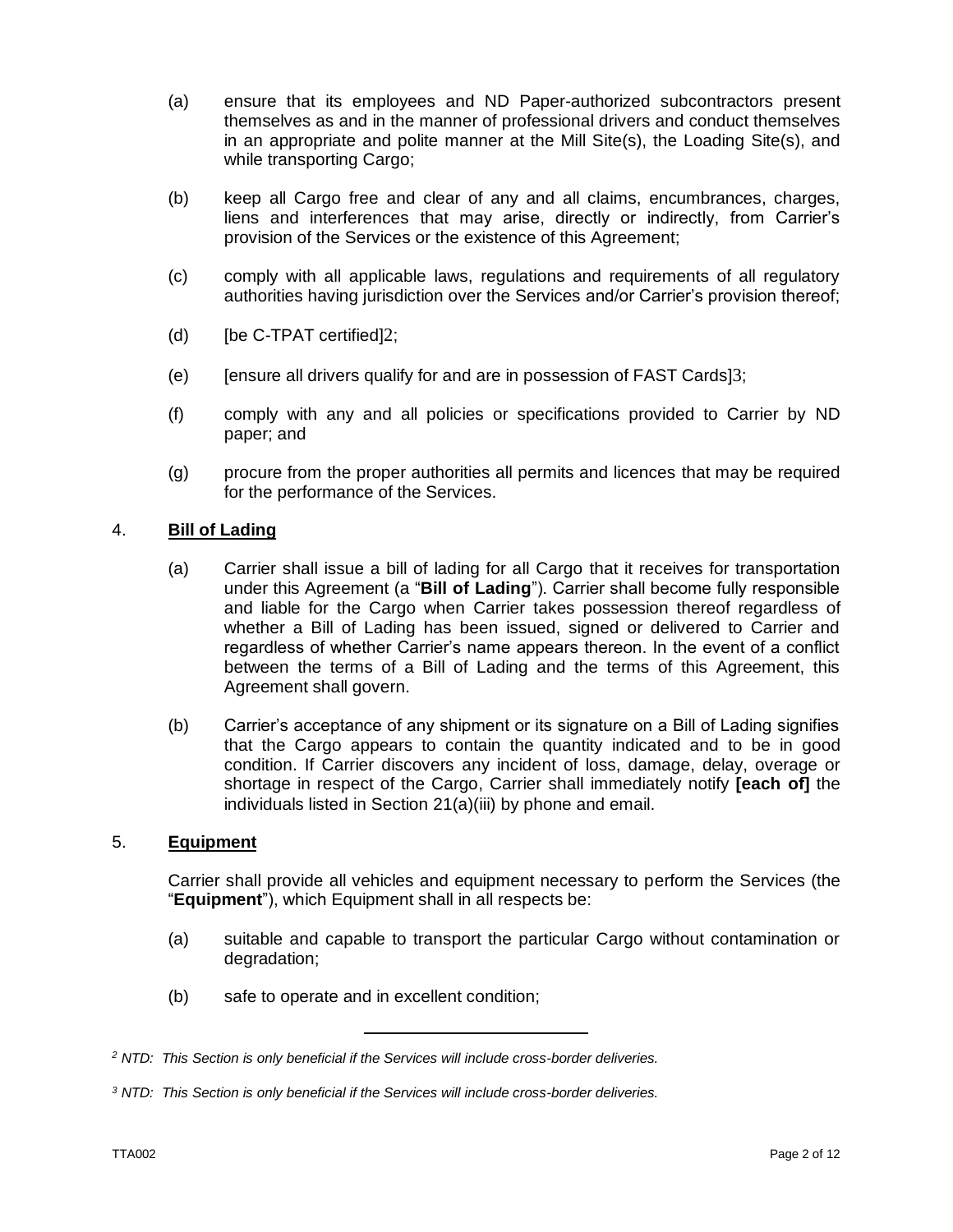- (c) maintained and operated in accordance with the manufacturer's requirements and recommendations as well as all applicable laws and regulations including, without limitation, those of the U.S. Department of Transportation;
- (d) cleaned and prepared as required to prevent cross-contamination; and
- (e) suitable and compatible for loading and unloading at the Mill Site(s) in accordance with ND Paper's requirements.

The Equipment condition is solely the responsibility of Carrier. Upon request, Carrier shall provide to ND Paper a maintenance log detailing the Equipment maintenance history and schedule. ND Paper shall incur no additional cost arising out of or resulting from Carrier's use of substandard Equipment, and Carrier shall remain solely responsible for all such costs.

# <span id="page-2-0"></span>6. **Safety**

- (a) In providing the Services, Carrier shall:
	- (i) act in a safe, responsible and professional manner adhering to all rules and regulations of each of the Loading Site(s) and the Mill Site(s) and in a manner meeting or exceeding the industry standard for services similar to the Services;
	- (ii) take all appropriate precautions to protect all property and persons from damage or injury arising out of the Services;
	- (iii) comply with all fire, safety, health and other applicable regulations prescribed by law, regulation or governmental authority;
	- (iv) comply with all health and safety policies and directives prescribed by ND Paper and ND Paper's suppliers;
	- (v) comply with all applicable traffic laws;
	- (vi) provide drivers and personnel who are familiar with (A) the special handling requirements of the Cargo being transported from the Loading Site(s) to the Mill Site(s), and (B) the Equipment being used in connection therewith;
	- (vii) provide all of its drivers and personnel with the information, instructions, training and supervision necessary to ensure the health and safety of those individuals while performing the Services including, without limitation, access to Material Safety Data Sheets ("MSDS") or Safety Data Sheets ("SDS") regarding the Cargo;
	- (viii) ensure that all Equipment and Cargo contains all labels and signage required under applicable laws including, without limitation, the United States Department of Transportation laws and regulations, including the Motor Carrier Safety Improvement Act of 1999 (49 U.S.C. 113) and the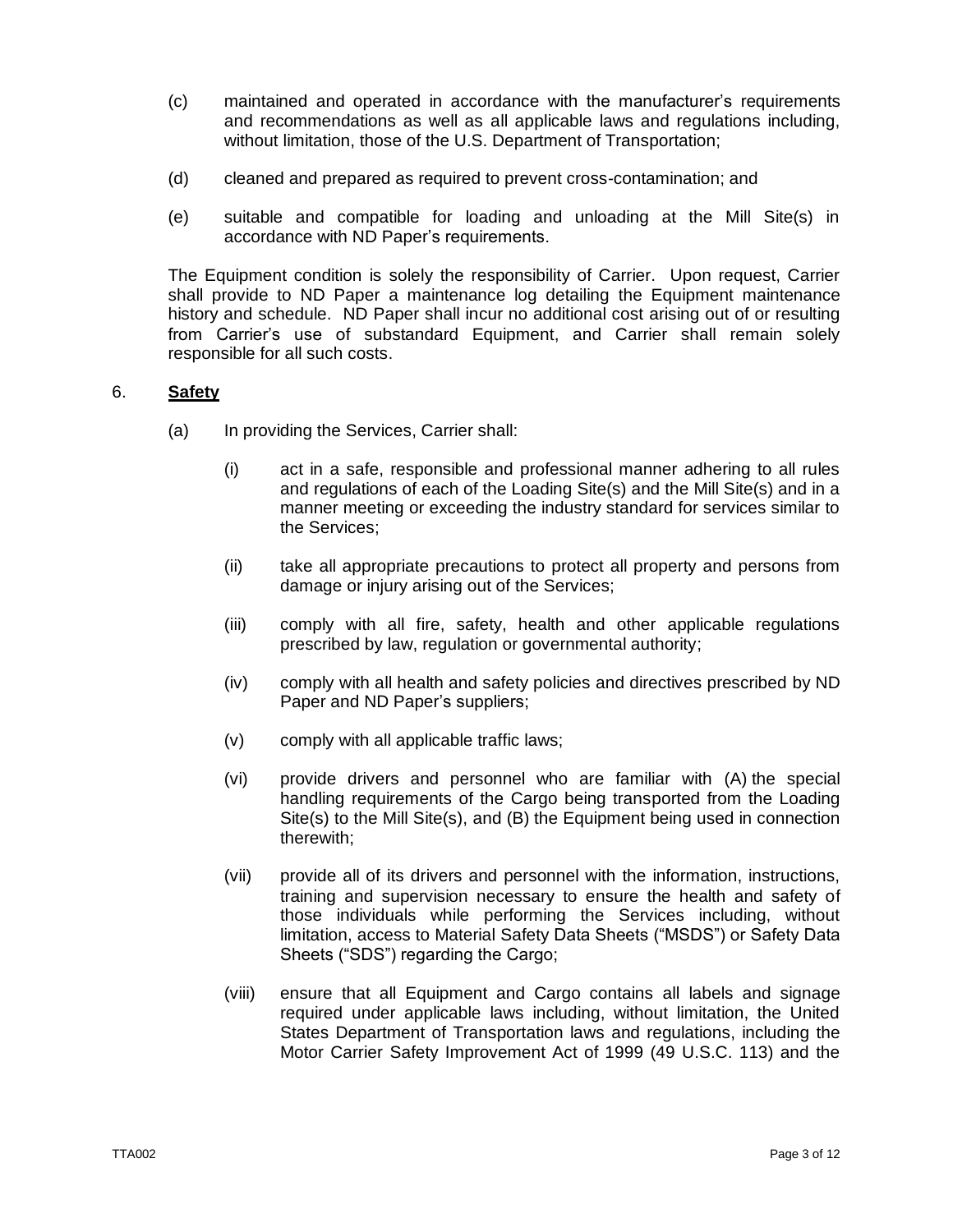Hazardous Materials Transportation Act (49 U.S.C. 5101 et seq.)<sup>4</sup> and any applicable state or local requirements; and

- (ix) comport with applicable components of the American Chemistry Council's Responsible Care® program.
- (b) Carrier may, in its sole discretion, refuse or modify any loads of Cargo for safety or regulatory reasons. If Carrier refuses or modifies a load of Cargo, it shall immediately notify **[each of]** the individuals listed in Section [21\(a\)\(iii\)](#page-11-0) by phone and email of such fact and the reasons for such refusal or modification.
- (c) Carrier shall immediately report to **[each of]** the individuals listed in Section [21\(a\)\(iii\)](#page-11-0) by phone and email every accident or occurrence resulting in death, injury, illness, a material spill or release or property damage and any near misses or close calls. Carrier will investigate any such accidents or occurrences and provide to ND Paper a written report giving a description of the incident, identifying the causes thereof and the actions taken in response thereto, as well as the actions that are being taken by Carrier to prevent a reoccurrence.
- (d) Upon the request of ND Paper, Carrier shall [immediately] remove from the provision of the Services any and all personnel who do not comply with the requirements set out in this Section [6.](#page-2-0)

# <span id="page-3-1"></span><span id="page-3-0"></span>7. **Environmental**

- <span id="page-3-2"></span>(a) In providing the Services, Carrier shall:
	- (i) comply with all applicable laws of federal, state and local authorities governing protection of the environment and spills and releases of hazardous materials including, without limitation, the federal Hazardous Materials Transportation Act, spill reporting and release response under the federal Comprehensive Environmental Response, Compensation and Liability Act, the Emergency Planning and Community Right to Know Act, the Clean Water Act and the Oil Pollution Act, and hazard communication requirements under the Occupational Safety and Health Act (collectively, the "**Environmental Laws**");
	- (ii) without limiting the generality of Section [7](#page-3-0)[\(a\)](#page-3-1)[\(i\),](#page-3-2) comply with all requirements of Environmental Laws applicable to the handling or transportation of dangerous goods and reporting of such activities and ensure that all drivers and personnel have appropriate training and equipment to handle and transport the Cargo; and
	- (iii) ensure that it has an emergency response plan in place that is appropriate for the nature of the Cargo and that all drivers and employees have the necessary training and equipment to carry out such emergency response plan (including, without limitation, in respect of containment and reporting of Spills), the details of which plan Carrier shall provide to ND Paper upon request.

<sup>4</sup> NTD: If the Cargo will include regulated wastes, other signage requirements may be implicated.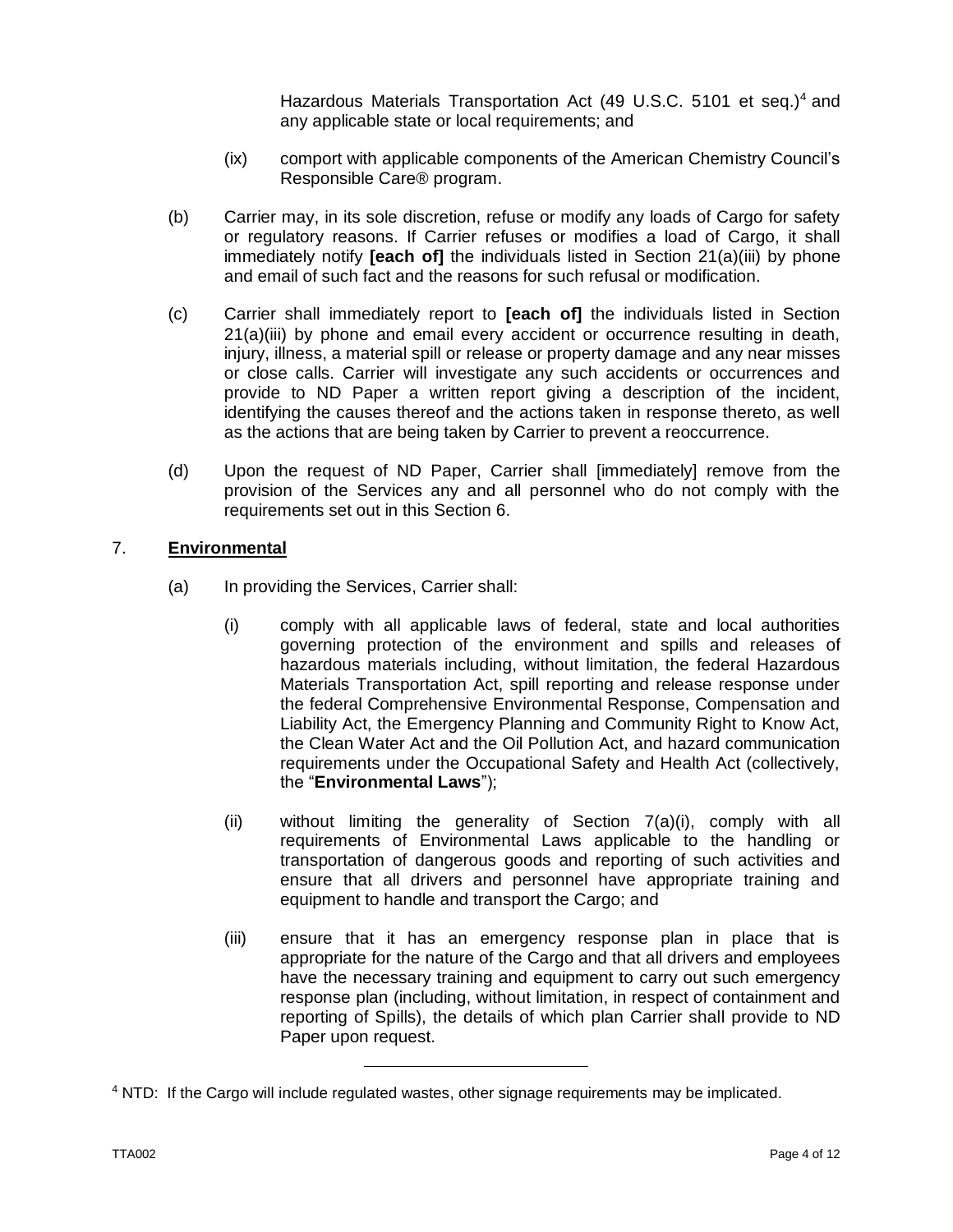- (b) Carrier shall immediately notify **[each of]** the individuals listed in Section [21\(a\)\(iii\)](#page-11-0) by phone and email of any discharge, emission, spill, release, leak or escape into the environment (collectively, "Spills") of Cargo or other hazardous substances (as defined under Environmental Laws) or breach of Environmental Laws which occurs during the provision of the Services and shall take all steps prescribed by Environmental Laws with respect to reporting, response and containment of such Spills.
- (c) Carrier will investigate any Spills or breach of Environmental Laws and provide to ND Paper a written report giving a description of the incident, identifying the causes thereof and the actions taken in response thereto, as well as such actions that are being taken by Carrier to prevent a reoccurrence.
- (d) Upon the request of ND Paper, Carrier shall remove from the provision of the Services any and all personnel who do not comply with the requirements set out in this Section [7.](#page-3-0)
- (e) Carrier shall assume all risk of and be solely liable and responsible for, and indemnify ND Paper and its affiliates and their respective directors, officers, employees and agents from and against, all claims, losses, expenses, damages, costs, fines, penalties and legal actions arising from a failure of Carrier to comply with Environmental Laws or as a result of any Spill of Cargo or other hazardous substance which occurs during the provision of the Services.

# 8. **Carrier's Representation**

Carrier hereby represents and warrants that it has all of the Equipment, personnel and capabilities required to provide the Services as and when required by ND Paper in accordance with the terms and conditions of this Agreement.

# 9. **Loading and Unloading**

- (a) ND Paper and Carrier will establish appropriate systems to identify when Services are required.
- (b) Carrier shall coordinate loading times for the Cargo as may be required at the Loading Site(s).
- (c) Carrier shall be responsible for ensuring lawful weight distribution and securement of the Cargo. ND Paper assumes no responsibility for the load configuration, axle weights, damage to the Equipment or safety and operation by Carrier of the Equipment, and Carrier shall remain solely responsible therefor.
- (d) Carrier shall, to the extent reasonably practicable, provide dedicated drivers who are familiar with the loading and unloading procedures at each of the Loading Site(s) and Mill Site(s) and shall comply with all such loading and unloading procedures.
- (e) **[Carrier shall be responsible for loading and unloading of the Cargo and a**ll costs associated therewith.]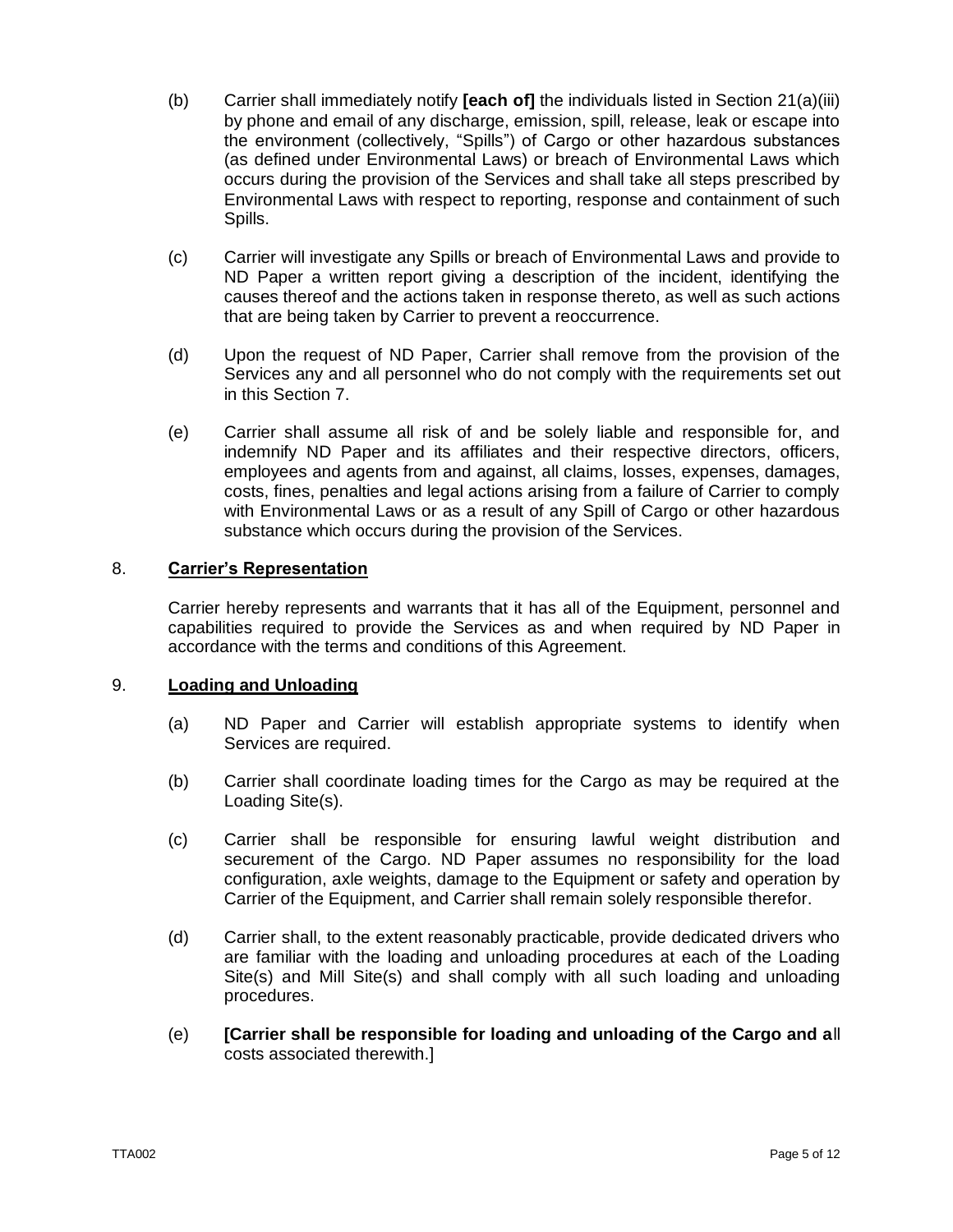- (f) Carrier will provide, at no additional cost to ND Paper, such stand-by times at the Loading Site(s) at the Mill Site(s) as the parties mutually agree.
- (g) Carrier represents that it has the ability to track and trace shipments and shall at all times engage in an active load tracking program under which Carrier can provide to ND Paper real-time, accurate information regarding arrival times, load locations and load status.

## 10. **Fees and Payment**

- (a) The fees payable by ND Paper to Carrier for the Services provided hereunder shall be calculated in accordance with Schedule B. Carrier shall provide all fuel required for the Services, subject to the fuel surcharge fees payable by ND Paper in accordance with Schedule C.
- (b) Carrier shall pay all customs, duties and all excise, licence, occupation and other taxes which may become payable to any authority in connection with the Services. [does this include sales tax? Biron & Rumford have direct pay permits]
- $(c)$  Within  $\bullet$  days after unloading each load of Cargo at the Mill Site(s), Carrier shall bill ND Paper for shipment of each such load of Cargo, and ND Paper shall pay Carrier therefor within forty-five (45) days after the date of ND Paper's receipt of each invoice at ND Paper's Accounts Payable Department.
- (d) If any error is discovered in an invoice rendered to ND Paper, Carrier shall adjust such error within thirty (30) days after the date of discovery of such error; provided, however, that there shall be no adjustment made for any error discovered more than six (6) months after ND Paper's receipt of an invoice.
- (e) Carrier shall have no lien on any Cargo shipped under this Agreement at any time. Accordingly, Carrier shall not file, and shall not permit any subcontractor to file, any lien, claim or encumbrance against any Cargo. Carrier hereby waives, and Carrier shall require all of its subcontractors to expressly waive, the right to file any liens against the Cargo. ND Paper may withhold any payment due to Carrier until all liens, claims or encumbrances of Carrier and its subcontractors are released. ND Paper may take whatever action it deems necessary to secure a release of any lien, claim or encumbrance. ND Paper may deduct its costs and expenses for securing the release of any lien, claim or encumbrance filed by Carrier or its subcontractors from any payments due under this Agreement.
- (f) ND Paper shall be entitled at all times to set-off any amount owing from Carrier to ND Paper or to any of ND Paper's affiliates against any amount due or owing to Carrier under this Agreement.

#### 11. **Fee Adjustment**

- (a) Except as set forth in Section 11(b) and subject to any other renewal or termination rights set forth herein, the fees set out in Schedule B shall remain in effect for a period of three (3) years.
- (b) Notwithstanding Section 11(a):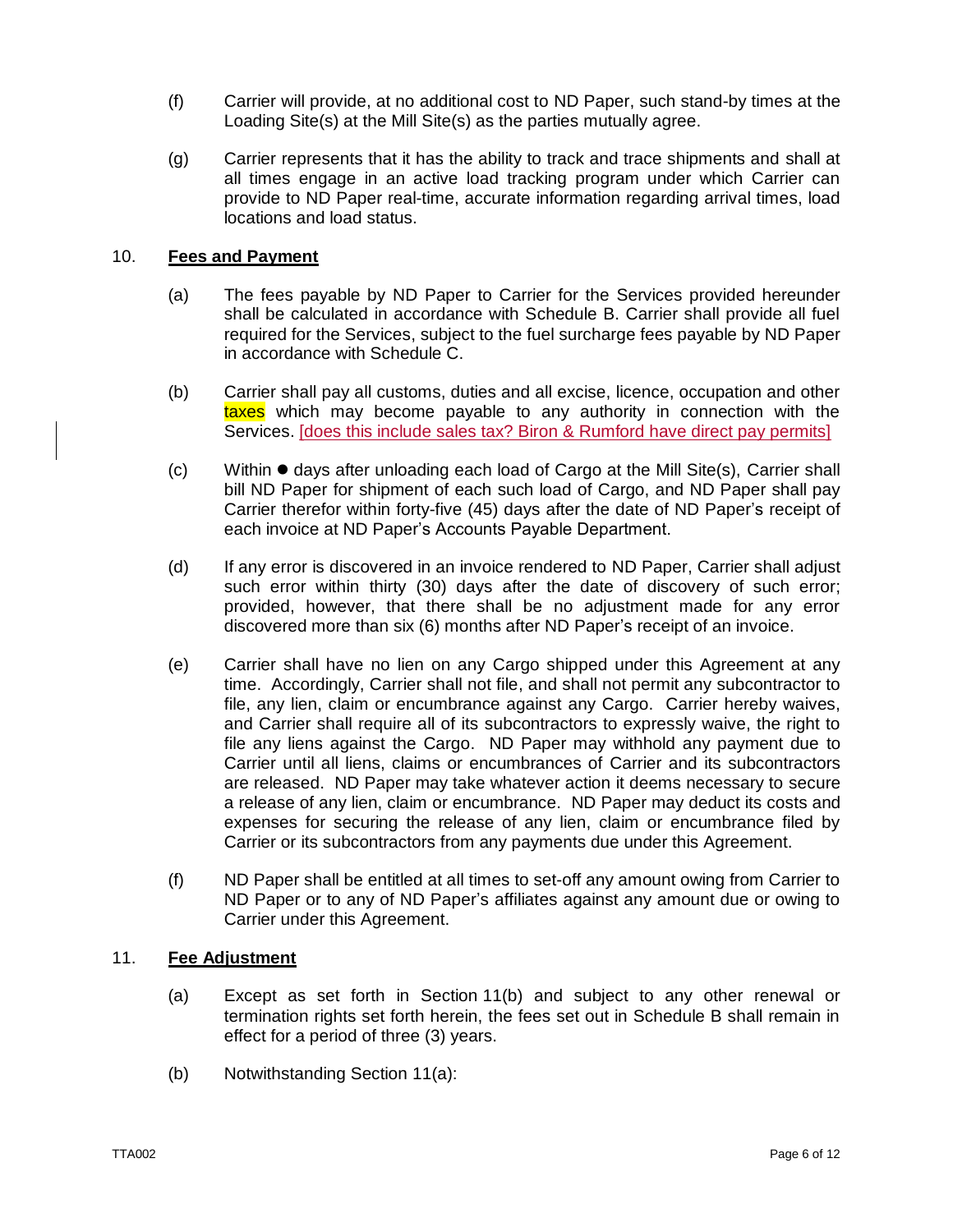- (i) The parties will meet not later than **[three (3) months]** before the expiration of the first year of this Agreement and, if not earlier terminated, the second year of this Agreement to discuss adjustments, if any, to be made to the fees for the following year, and if the parties are unable to agree upon such adjustments by the end of the first or second year of this Agreement, as the case may be, ND Paper may terminate this Agreement on written notice to Carrier prior to the end of the first or second year of this Agreement, as the case may be, such termination to be effective at the end of the Agreement year during which fee adjustment discussions commenced.
- (ii) If the parties agree upon such adjustments, they shall execute a written amendment to this Agreement, and such adjustments shall be effective for the following year.
- (c) In the event of fluctuations in the cost of fuel, the fees payable for Services hereunder will be adjusted in accordance with Schedule B.<sup>5</sup>

# 12. **Brokerage**

- (a) If Carrier is unable to provide the Services in accordance with the terms and conditions of this Agreement as and when required by ND Paper, Carrier shall promptly notify ND Paper in writing of such inability, and upon ND Paper's written request, Carrier shall broker such Services to an alternate carrier, which carrier shall be subject to ND Paper's prior written approval in ND Paper's sole discretion. For the avoidance of doubt, if ND Paper does not request that Carrier broker such Services to an alternate carrier, then ND Paper may directly or indirectly engage an alternate carrier in ND Paper's sole discretion, [and Carrier hereby waives any exclusive rights that Carrier may have under this Agreement to provide such Services] $^6$ .
- (b) Carrier will remain liable and responsible for all loss, damage, tracking, tracing and on-time delivery of any such brokered loads. Brokered loads will be billed by Carrier at the rates set forth in this Agreement.

#### 13. **Claims and Service Failure**

- (a) Immediately upon Carrier becoming aware that a shipment will not be picked up from the Loading Site(s) in accordance with the parties' pre-arranged schedule, Carrier shall notify ND Paper's Logistics Coordinator by phone and email. If Carrier fails to so notify ND Paper, then notwithstanding any other terms or conditions in this Agreement to the contrary, ND Paper may cease using the Services.
- (b) Upon a party's receipt of a notice of claim or a notice of potential claim relating to the Services, the party receiving such notice will immediately notify the other of such notification. If the notification includes an estimate of the amount of the

 $5$  NTD: If there is no fuel surcharge, then delete this Section 11(c).

 $6$  NTD: Delete bracketed language only if this is a nonexclusive arrangement, otherwise leave in.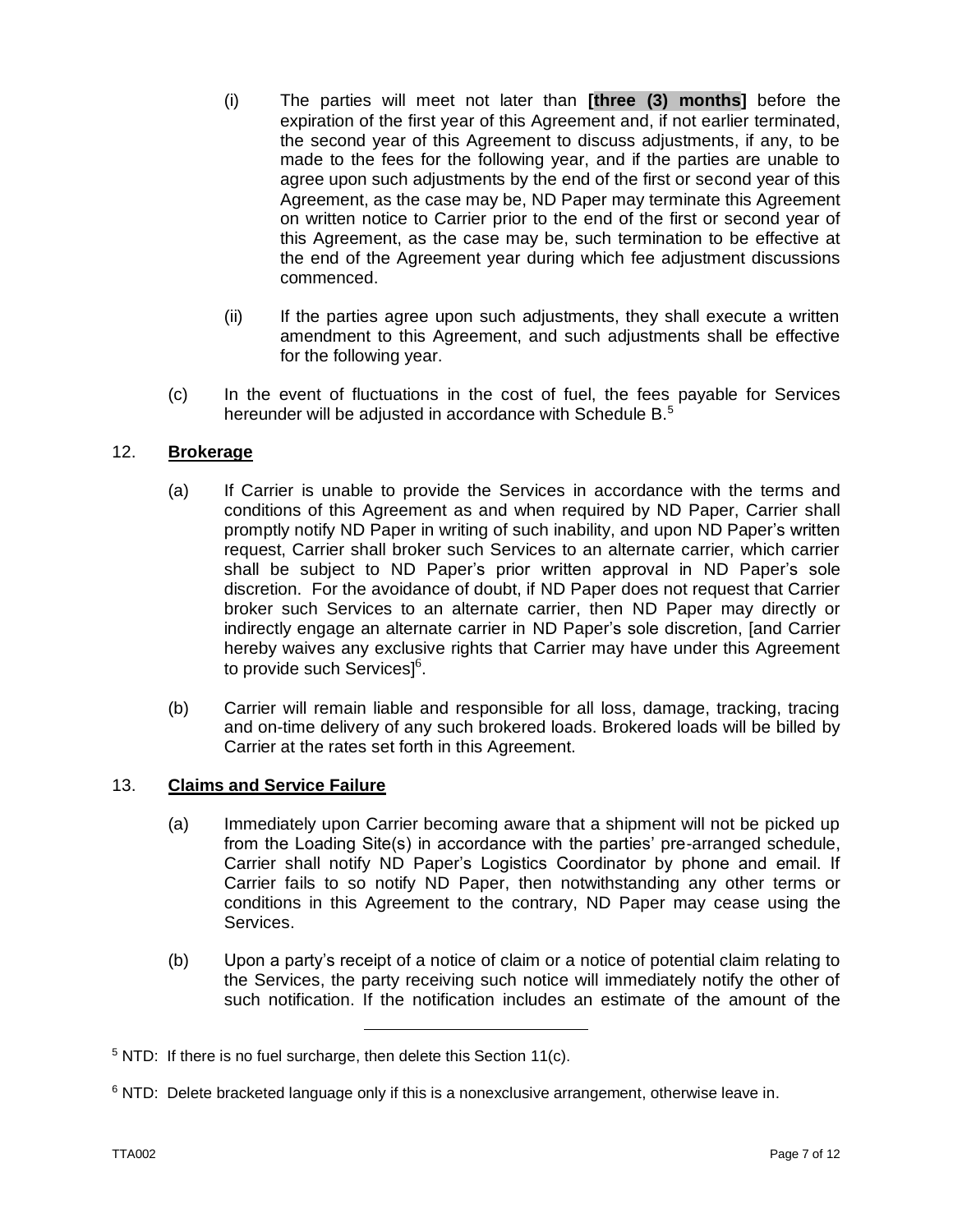claim, ND Paper may hold back from Carrier any amount otherwise payable by ND Paper up to the amount specified in such claim notification.

## 14. **Key Performance Criteria and Targets**

ND Paper will review Carrier's performance of the Services regularly and conduct quarterly performance reviews with Carrier. Key performance indicators and targets for the performance of the Services are set forth in Schedule D.

#### <span id="page-7-0"></span>15. **Term and Termination**

- (a) This Agreement shall commence on the Commencement Date and remain in full force and effect for a period of [three (3) years] (the "Initial Term"), subject to earlier termination in accordance with the terms herein and provided that this Agreement shall not expire upon completion of the Initial Term unless either party has given the other party at least [six (6) months] prior written notice of its intention to terminate this Agreement on expiration of the Initial Term. [If such written notice is not provided, this Agreement will continue in full force and effect indefinitely until terminated by either party in accordance with the terms hereof.]
- (b) Following the Initial Term, either party may terminate this Agreement at any time and for any reason upon written notice to the other party at least [six (6) months] prior to the effective date of termination specified in such written notice.
- (c) Either party may terminate this Agreement immediately, either during the Initial Term or after, by written notice to the other upon the occurrence of the following:
	- (i) breach by the other party of any material obligation under this Agreement and, should such obligation be curable, failure of the other party to cure such breach within thirty (30) days after receiving written notice thereof. For greater certainty, and without limitation, all obligations of Carrier under Sections 6 and 7 and the key performance indicators in Section 14 shall constitute material obligations for purposes of this Section [15\(](#page-7-0)c)(i);
	- (ii) the continuation for more than ninety (90) consecutive days of a Force Majeure Event of the type specified in Section 16; or
	- (iii) upon the bankruptcy, insolvency, winding up or cessation of business of the other party or the appointment of a receiver, trustee or custodian for the assets of the other party.

#### 16. **Force Majeure**

Neither party shall incur any liability to the other party by reason of failure or delay in fulfilling its obligations under this Agreement where such failure or delay is caused by or results from weather conditions, flood, fire, strike, cessation, slowdown or stoppage of labour, sabotage, shipwreck, riots, war, enemy action, laws, regulations, rulings or acts of any governmental body or authority, or any other cause, whether similar to the foregoing or not, beyond the reasonable control of the party affected by such cause (a "Force Majeure Event"). For greater certainty, lack of finances, a change in market conditions or inclement weather which is not unusual for the area in which the Services are to be performed shall not be considered a Force Majeure Event hereunder. Any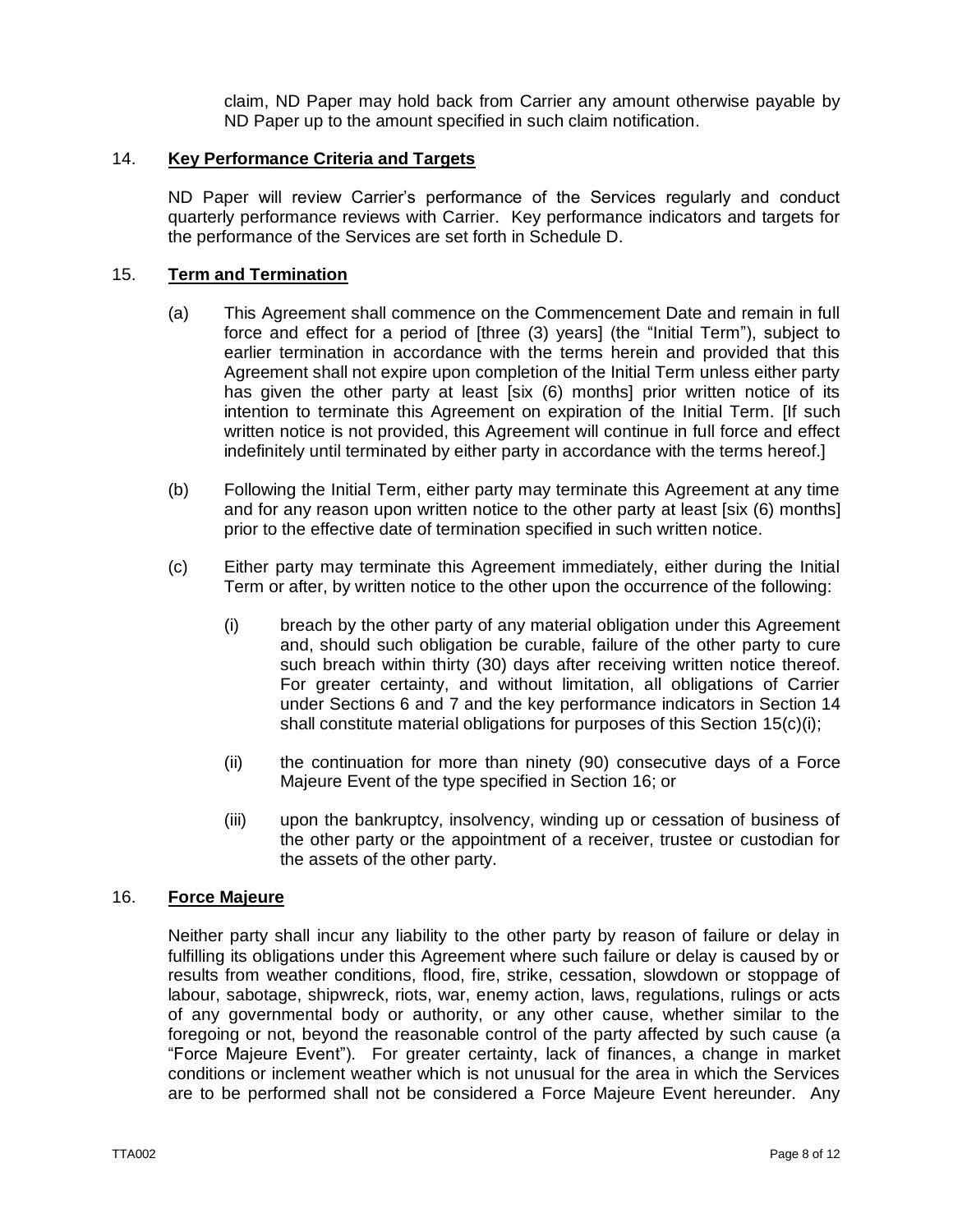claim of force majeure must be made as soon as possible under the prevailing circumstances, and in any case must be made in writing by the party so claiming to the other party within fifteen (15) days after the beginning of any such delay. Any such claim not made within that time period will be barred.

## 17. **Insurance**

- (a) Coverage Requirements. Carrier shall, at its expense, obtain from reliable insurers and maintain during the term of this Agreement the following insurance coverage in a form acceptable to ND Paper:
	- (i) All Risks Cargo insurance in an amount at least equal to greater of the purchase order value of such Cargo or the replacement value of such Cargo;
	- (ii) Motor Vehicle Liability insurance in an amount not less than \$10,000,000 per occurrence combined single limit for bodily injury, including death resulting therefrom, and property damage, covering all owned and nonowned motor vehicles; and
	- (iii) Commercial General Liability insurance (including sudden and accidental pollution coverage) in an amount not less than \$10,000,000 per occurrence. Such coverage shall name ND Paper as an additional insured and identify ND Paper as certificate holder, and include premises and operations liability, owner's and contractor's protective liability, contractual liability, cross liability or severability of interests liability, employer's liability, personal and advertising injury liability, and loss of use of property coverage.
- (b) General Provisions. All insurance carried or required to be carried by Carrier shall be with insurers which have an AM Best rating of "A- VII" or better, or the equivalent thereof, and the certificate shall be issued by an insurer licensed to carry on business in the State of Wisconsin or Maine [NTD: amend accordingly]. The coverage under Carrier's insurance shall be primary. All coverages contained herein shall be endorsed to include the insurer's waiver of subrogation in favour of ND Paper.
- (c) Certificates. Carrier will provide to ND Paper proof of such insurance in the form of certificates upon request by ND Paper, or upon request from a third party on behalf of ND Paper. Carrier's insurance policies shall be endorsed to require that the insurer provide ND Paper with not less than thirty (30) days' written notice in advance of any cancellation. In the absence of such endorsement, it shall be the Carrier's responsibility to provide such notice. Failure to do so shall constitute a breach of this Agreement. Within five (5) business days of Carrier's knowledge of any cancellation in such coverage, Carrier shall provide written notice to ND Paper informing it of the same. Any errors, omissions or misrepresentations by Carrier that may invalidate coverage to Carrier shall not prejudice ND Paper's rights under the aforementioned insurance required of Carrier. If Carrier fails to procure or maintain any insurance required of it hereunder (or such insurance fails for any reason), Carrier shall indemnify and hold harmless ND Paper and its affiliates and their respective directors, officers, employees and agents from and against any and all claims, losses, expenses, damages, costs, legal actions and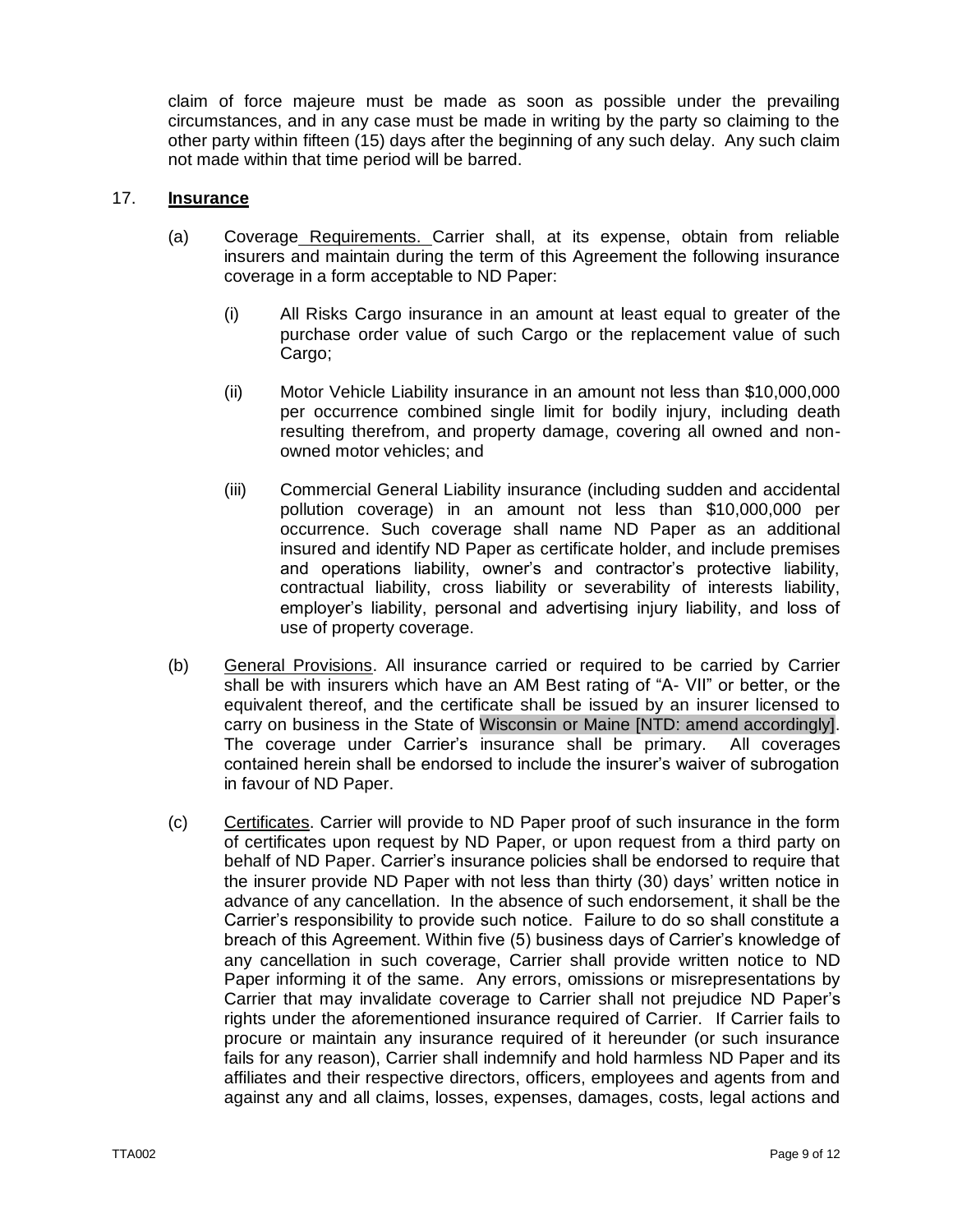demands of whatever nature (including legal fees and expenses on a solicitor and client basis) which would not have been suffered or incurred except for such failure. ND Paper has no duty to confirm the existence of such insurance or to monitor such certificates. It is the Carrier's responsibility to ensure its compliance with all of the insurance coverage requirements set out in this Agreement, and any proof or confirmation of compliance requested by ND Paper or by a third party on behalf of ND Paper, in whole or in part, shall be supplemental to and shall not supersede the terms and conditions set out in this Agreement.

(d) Liability. The insurance coverage and limits set forth above are designed to satisfy the minimum requirements of ND Paper and are in no way intended to limit the liability of the Carrier (or its employees, agents, and subcontractors) under this Agreement. Further, the insurance coverage and limits set forth above are not intended to be a recommended insurance program for Carrier, the Carrier being solely responsible for the sufficiency of its own insurance program.

## 18. **Confidentiality**

Except in the performance of this Agreement, Carrier shall not disclose to any third party or use any data, designs, drawings, specifications or other information (including, without limitation, information relating to volumes, deliveries and specifications of Cargo) belonging to or supplied by or on behalf of ND Paper (collectively, the "**Confidential Information**"). Upon expiration or termination of this Agreement or upon ND Paper's earlier request, Carrier shall return to ND Paper all Confidential Information including any copies thereof.

#### 19. **Risk of Loss and General Indemnity**

- (a) Carrier will be fully responsible for any and all loss or damage to, and will be deemed to have full care, custody and control of, the Cargo during the course of providing the Services and until such time as the Cargo is unloaded at the Mill Site(s). In the event of any loss of or damage to the Cargo prior to [completion of] unloading at the Mill Site(s), howsoever caused, whether by Carrier's negligence or otherwise, Carrier shall pay to ND Paper the greater of the purchase order value or the replacement value of such lost or damaged Cargo.
- (b) Carrier shall indemnify and hold harmless ND Paper and its affiliates and their respective directors, officers, employees and agents from and against all claims, losses, expenses, damages, costs, legal actions and demands of whatever nature (including legal fees and expenses) arising out of or resulting from any negligent, grossly negligent, reckless or intentional act or omission of Carrier during the performance of the Services or any breach by Carrier or its employees of the terms of this Agreement.
- (c) Except as otherwise set forth in this Agreement, all claims will be dealt with in accordance with the terms of this Agreement.

## 20. **Schedules**

The following schedules form part of this Agreement: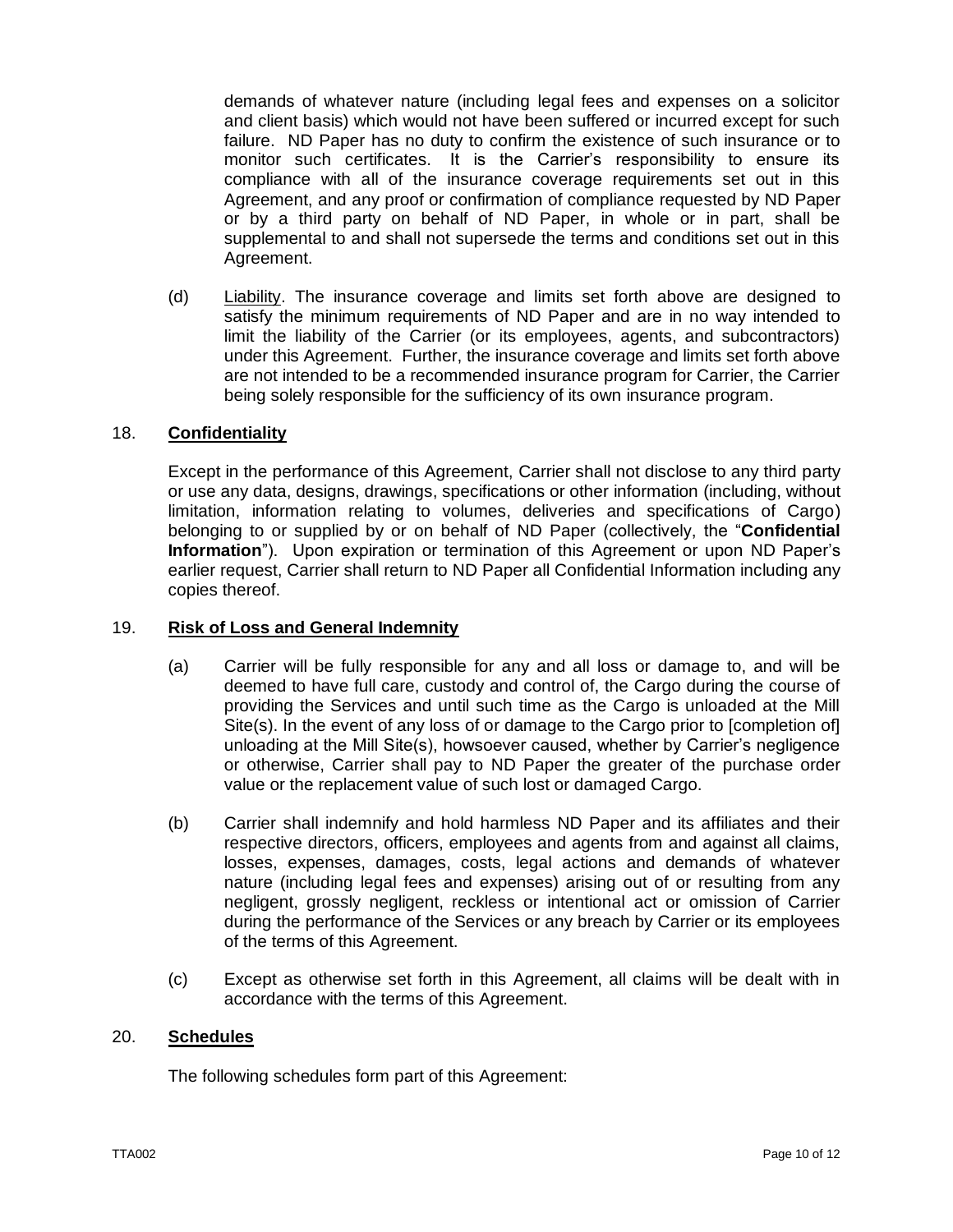Schedule A – Cargo, Loading Site(s) and Mill Site(s) Schedule B – Fees Schedule C – Fuel Surcharge Schedule D – Key Performance Indicators and Targets

## 21. **Notice**

(a) Any notice, document or communication required or permitted to be given hereunder will be in writing and delivered by hand, courier or electronic mail (email) to the party to which it is to be given as follows:

#### (i) **Mill Invoices/Statements**

#### [Select relevant Mill]

CPOI dba ND Paper Rumford Division 35 Hartford Street Rumford, ME 04276 Attention: Moe Poulin, Supply Manager, Capital & Services E-mail: [moe.poulin@us.ndpaper.com](mailto:moe.poulin@us.ndpaper.com) 

**Or** 

CPOI dba ND Paper Biron Division 621 North Biron Drive Wisconsin Rapids, WI 54494 Attention: Kirk Freeberg, Purchasing Manager E-mail: [kirk.freeberg@us.ndpaper.com](mailto:kirk.freeberg@us.ndpaper.com)

#### (ii) **Contractual Notices**

To ND Paper:

Attention: Email: [insert full email address]

with a copy to (other than invoices and purchase orders):

ND Paper LLC Suite 600, 1901 S Meyers Rd. Oakbrook Terrace, IL 60181 Attention: Legal Department E-mail: [contract.notices@us.ndpaper.com](mailto:contract.notices@us.ndpaper.com)

To Carrier:

[Carrier Name] [Address] Attention: Email: [insert full email address]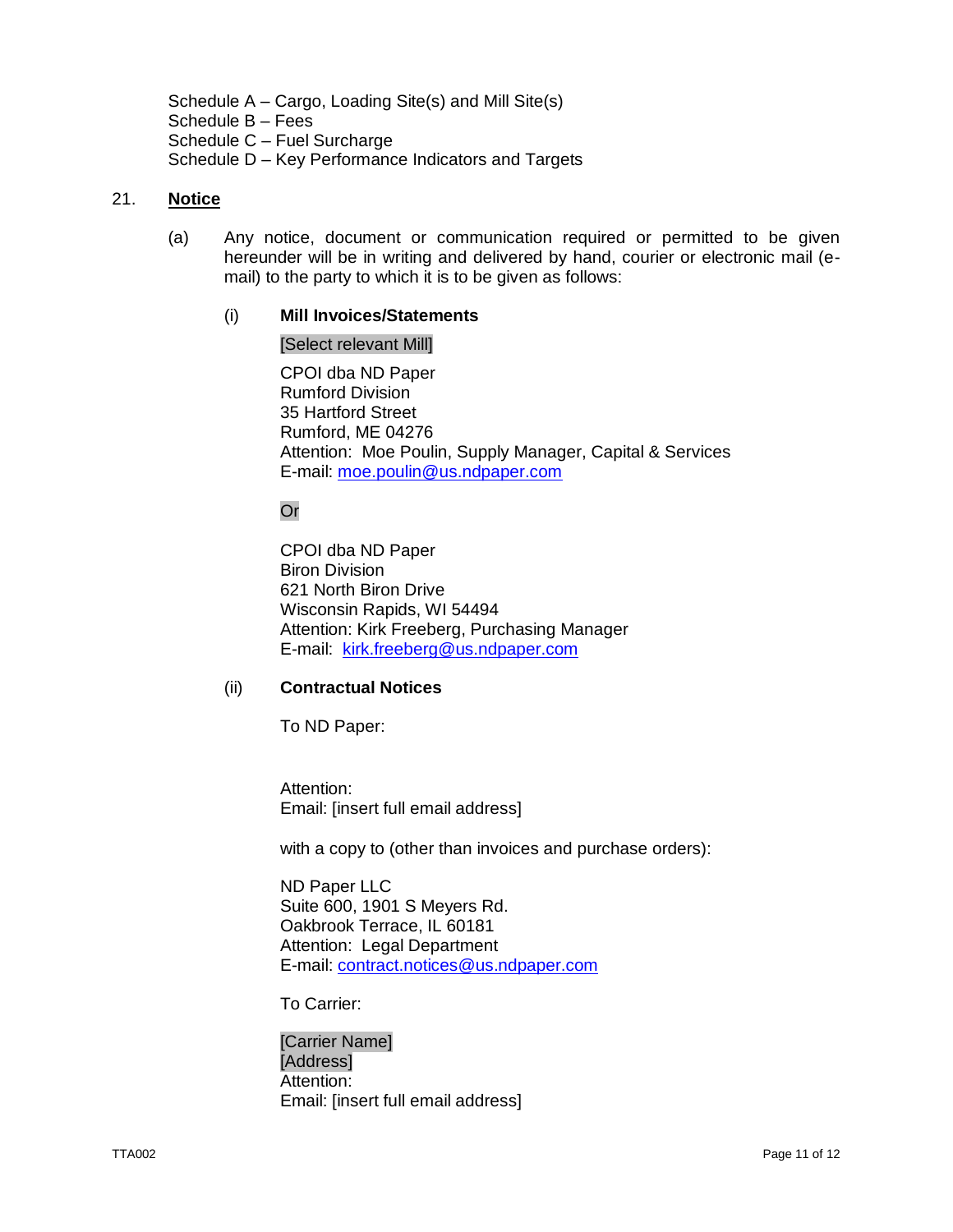# <span id="page-11-0"></span>(iii) **Operational Events**

| <b>ND Paper</b> |  |
|-----------------|--|
| Attention:      |  |
| Telephone:      |  |
| Email:          |  |
| And to:         |  |

ND Paper Attention: Telephone: Email:

or to such other address, or e-mail address as either party may in writing advise by notice given in accordance with this section. Any notice, document or communication will be deemed to have been given: (i) if delivered by hand or courier on the next business day after delivery, and (ii) in the case of delivery by e-mail, on the next business day after delivery provided that an electronic confirmation of delivery has been obtained by the sender.

(b) Unless otherwise provided herein, notification may be made by telephone (and must be made by telephone in the case of notification under Sections 4(b), 6(b), 6(c), 7(b), and 13(a)), provided that written confirmation thereof is promptly provided.

# 22. **General**

- (a) Carrier shall be an independent contractor of ND Paper in the performance of the Services under this Agreement, and no employment or agency relationship is hereby created between Carrier or any employees of Carrier, on the one hand, and ND Paper, on the other hand, and no employee benefits available to the employees of ND Paper shall accrue to Carrier or any employees of Carrier.
- (b) Neither payment by ND Paper of any amount due to Carrier under this Agreement nor acceptance by ND Paper of any deliveries of Cargo shall be deemed to be an acceptance by ND Paper of the Services or a waiver by ND Paper of any of the rights that ND Paper may have against Carrier under this Agreement.
- (c) Time is of the essence of this Agreement.
- (d) Invalidity of any provision of this Agreement will not affect the validity of any other provision, and the remaining provisions will remain in force and effect.
- (e) Failure of ND Paper to insist upon strict performance of any of the terms and conditions herein shall not be deemed a waiver of any rights or remedies that ND Paper has or shall have and shall not be deemed a waiver of any subsequent default of the terms and conditions of this Agreement.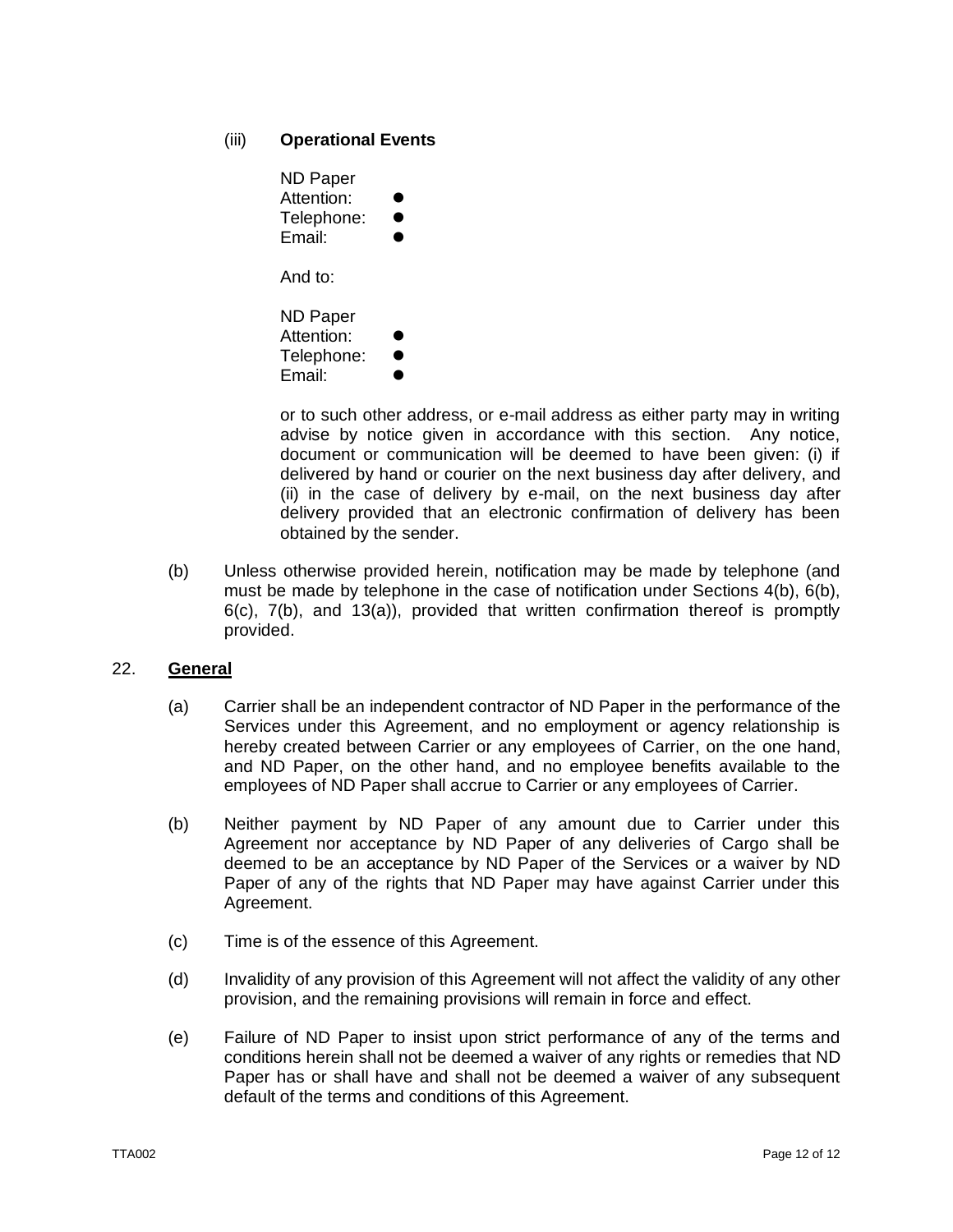- (f) This Agreement may not be modified, amended or supplemented except by an agreement in writing signed by both of the parties hereto.
- (g) The laws of Wisconsin or Maine [**select one]** shall apply to and govern the interpretation of this Agreement, and venue for any proceedings hereunder shall be in the State of Wisconsin or Maine [**select one]**. The United Nations Convention on Contracts for the International Sale of Goods shall not apply to this Agreement.

IN WITNESS WHEREOF the parties have duly executed this Agreement as of the Commencement Date.

**CPOI dba ND Paper**

Signature: Management Control of the Signature:

Name:

Title:

## *[INSERT NAME OF CARRIER]*

Signature: Web and the Signature of the Signature of the Signature of the Signature of the Signature of the Signature of the Signature of the Signature of the Signature of the Signature of the Signature of the Signature of

Name: when the contract of the contract of the contract of the contract of the contract of the contract of the contract of the contract of the contract of the contract of the contract of the contract of the contract of the

Title: **The Community of the Community of the Community of the Community of the Community of the Community of the Community of the Community of the Community of the Community of the Community of the Community of the Commun**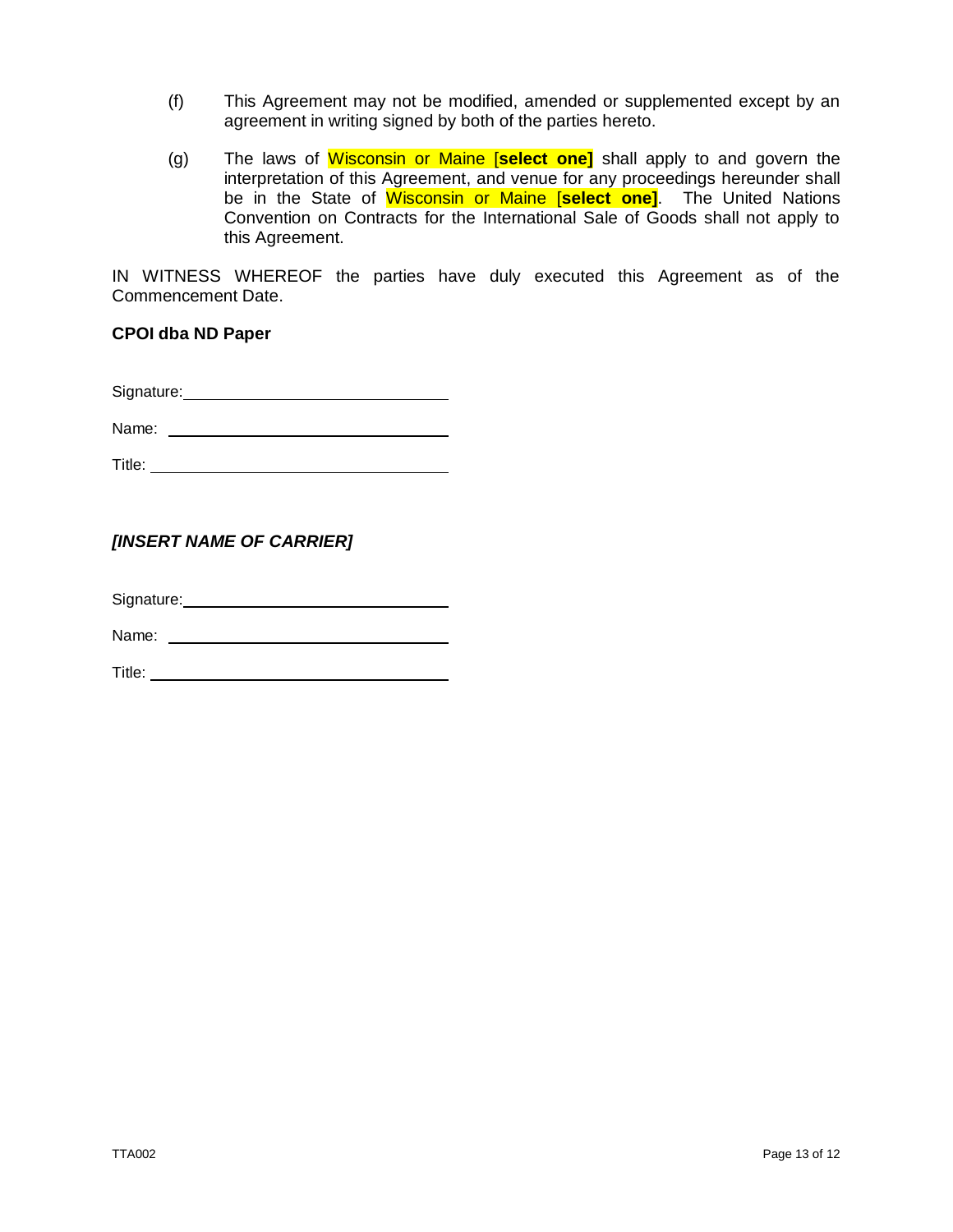# **SCHEDULE A**

**CARGO, LOADING SITE(S) AND MILL SITE(S)**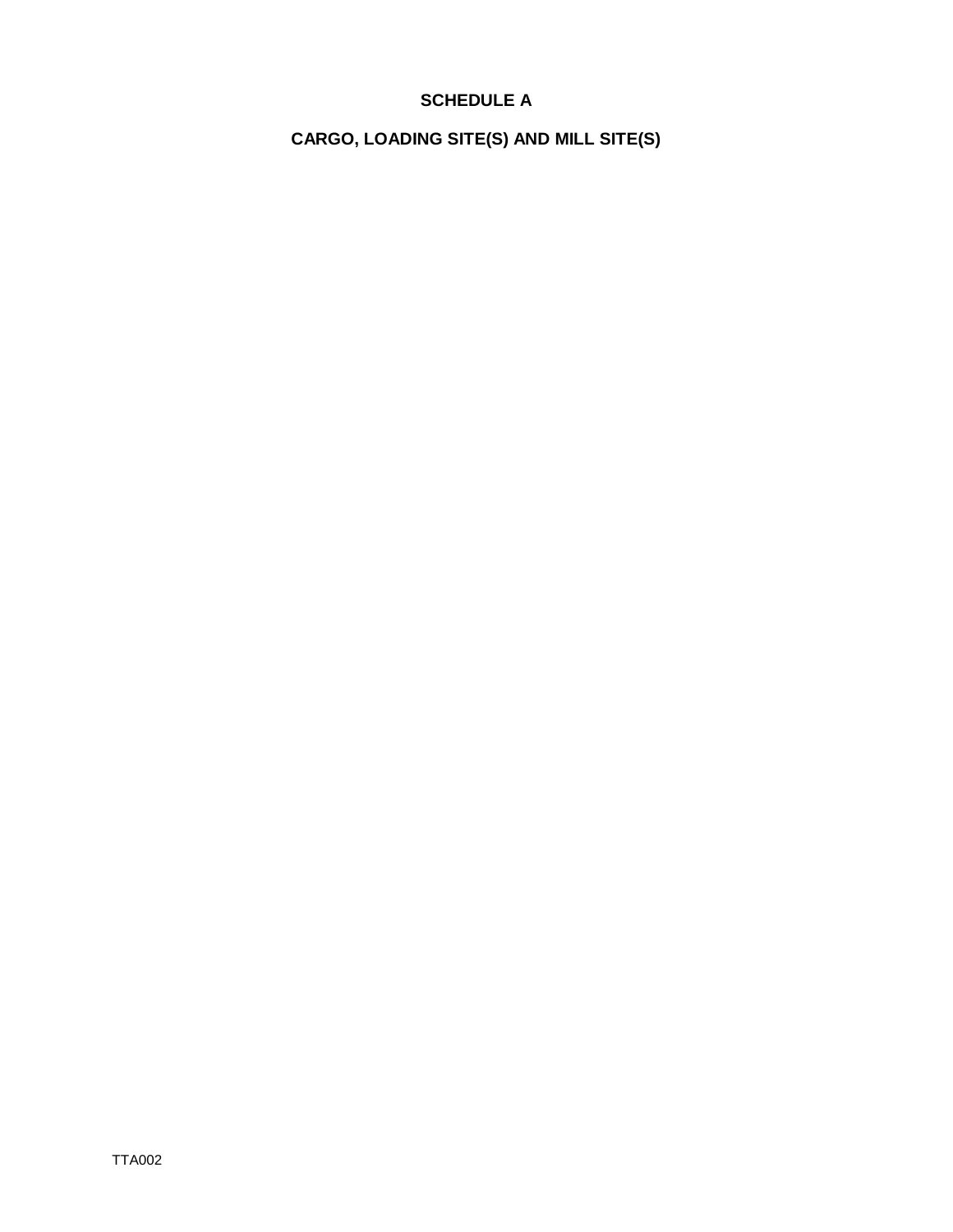# **SCHEDULE B**

**FEES**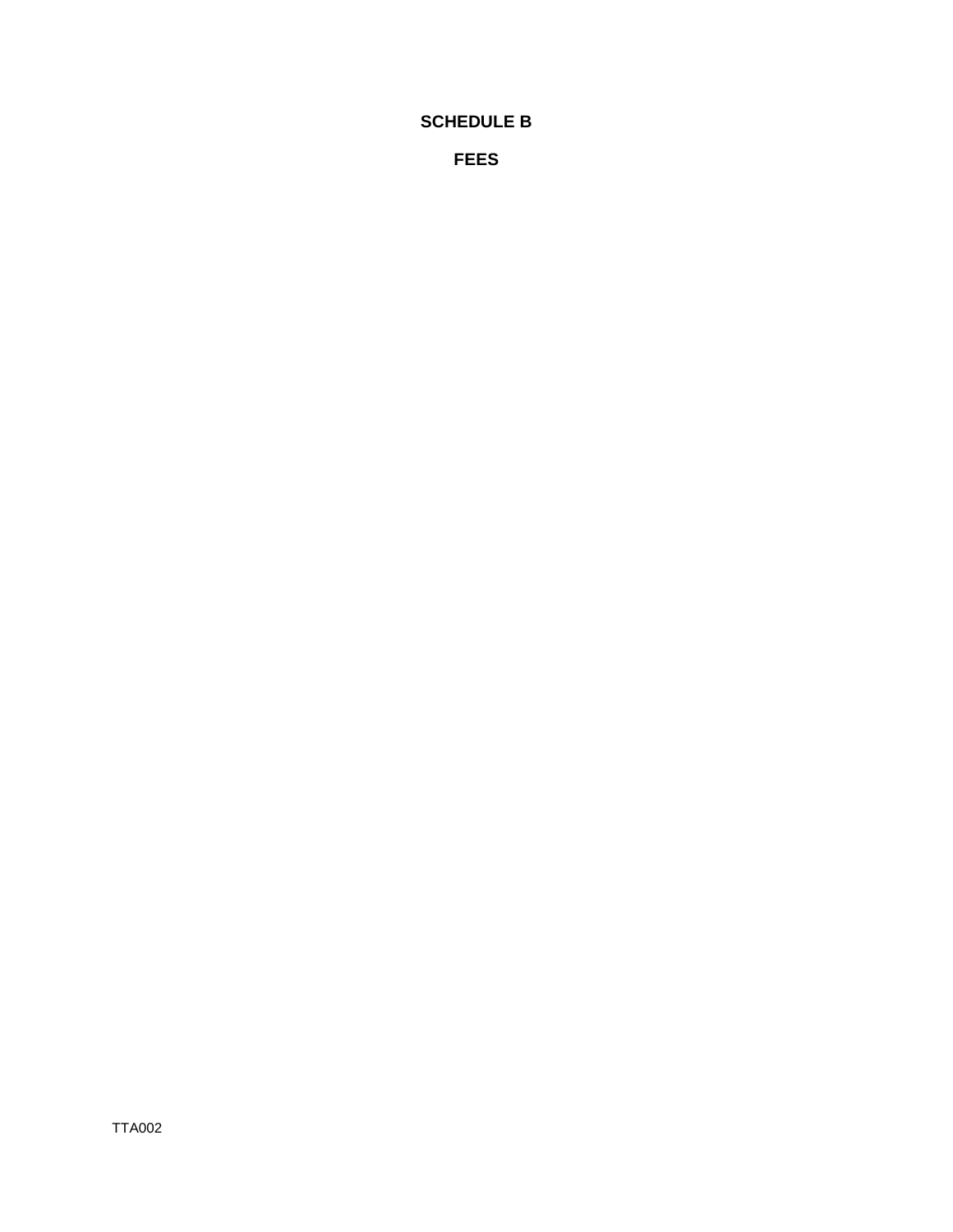# **SCHEDULE C**

# **FUEL SURCHARGES**